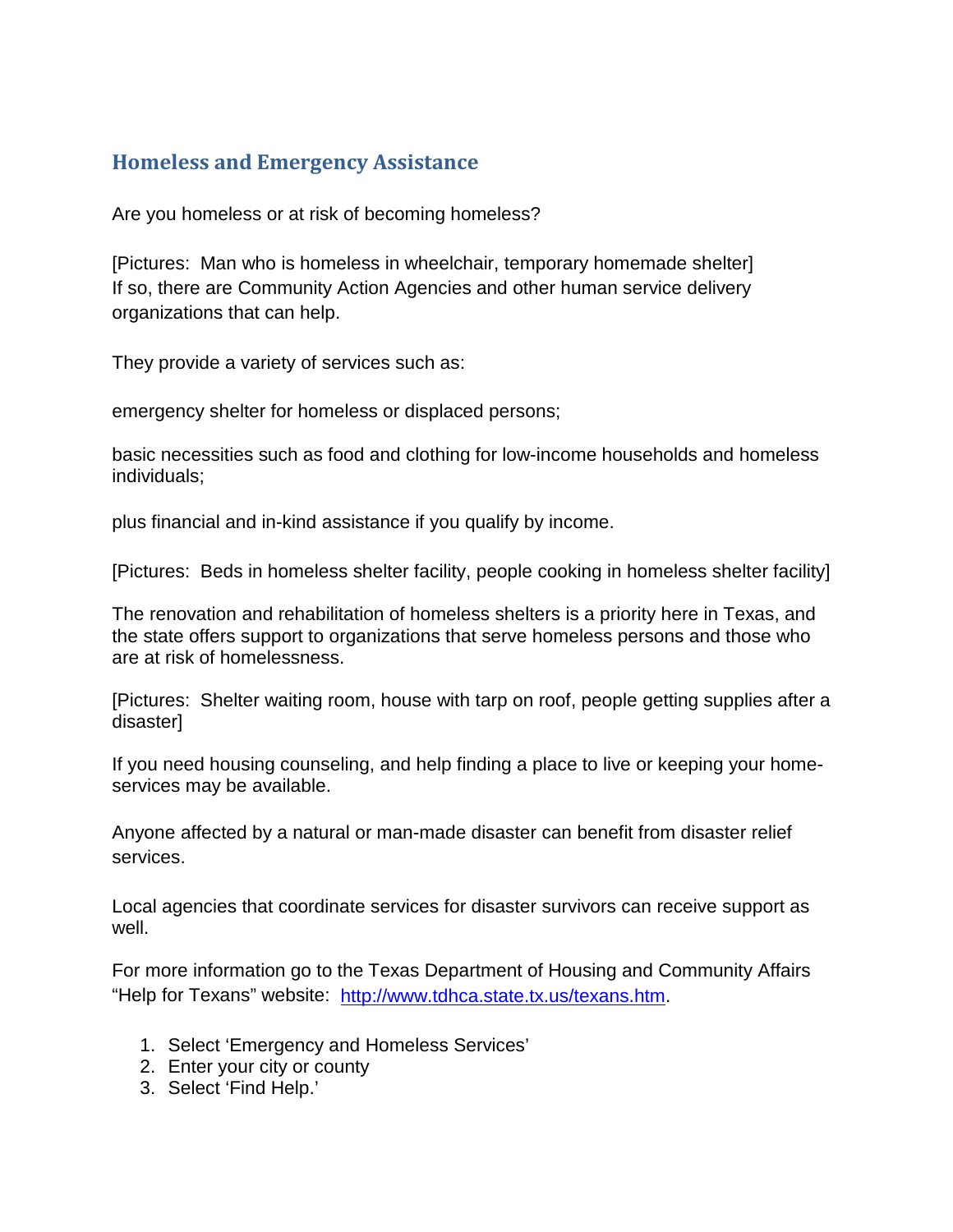[Pictures: Man with case worker, apartment kitchen, property in Houston, TX] In Texas, cities and counties, providers of local services, and other human service delivery organizations are here to help low-income individuals living with HIV/AIDS.

These organizations work to find affordable and stable housing and they can keep people living with HIV/AIDS in their homes by reducing the risks of homelessness.

In addition to rental and mortgage assistance, health care and supportive services may also be available.

For more information call 2-1-1 or search HIV/AIDS on the 2-1-1 Texas website: [www.211texas.org/211/.](http://www.211texas.org/211/)

[Picture: Woman applicant at desk across from case worker]

Help is also available for survivors of domestic violence.

Organizations provide emergency shelter and support services to survivors and their children.

Call the 24-hour National Domestic Violence Hotline 1-800-7999-SAFE (7233).

The State of Texas Office of Attorney General provides one-time assistance with rental and moving expenses for survivors of domestic violence.

For more information call 1-800-983-9933.

Survivors of family violence may be eligible to have their electric and telephone deposits waived.

Go to the website of the Texas Council on Family Violence for more information: [www.tcfv.org/resources/forms-information.](http://www.tcfv.org/resources/forms-information)

The Continuum of Care program promotes community planning and organization with the goal of ending homelessness.

[Picture: New site under construction]

Money may be available for new construction, rehabilitation or rental assistance.

For more information go to the US Department of Housing and Urban Development One CPD Resource Exchange website: [https://www.onecpd.info/coc/.](https://www.onecpd.info/coc/)

Or the Texas Homeless Network website: [http://www.thn.org/.](http://www.thn.org/)